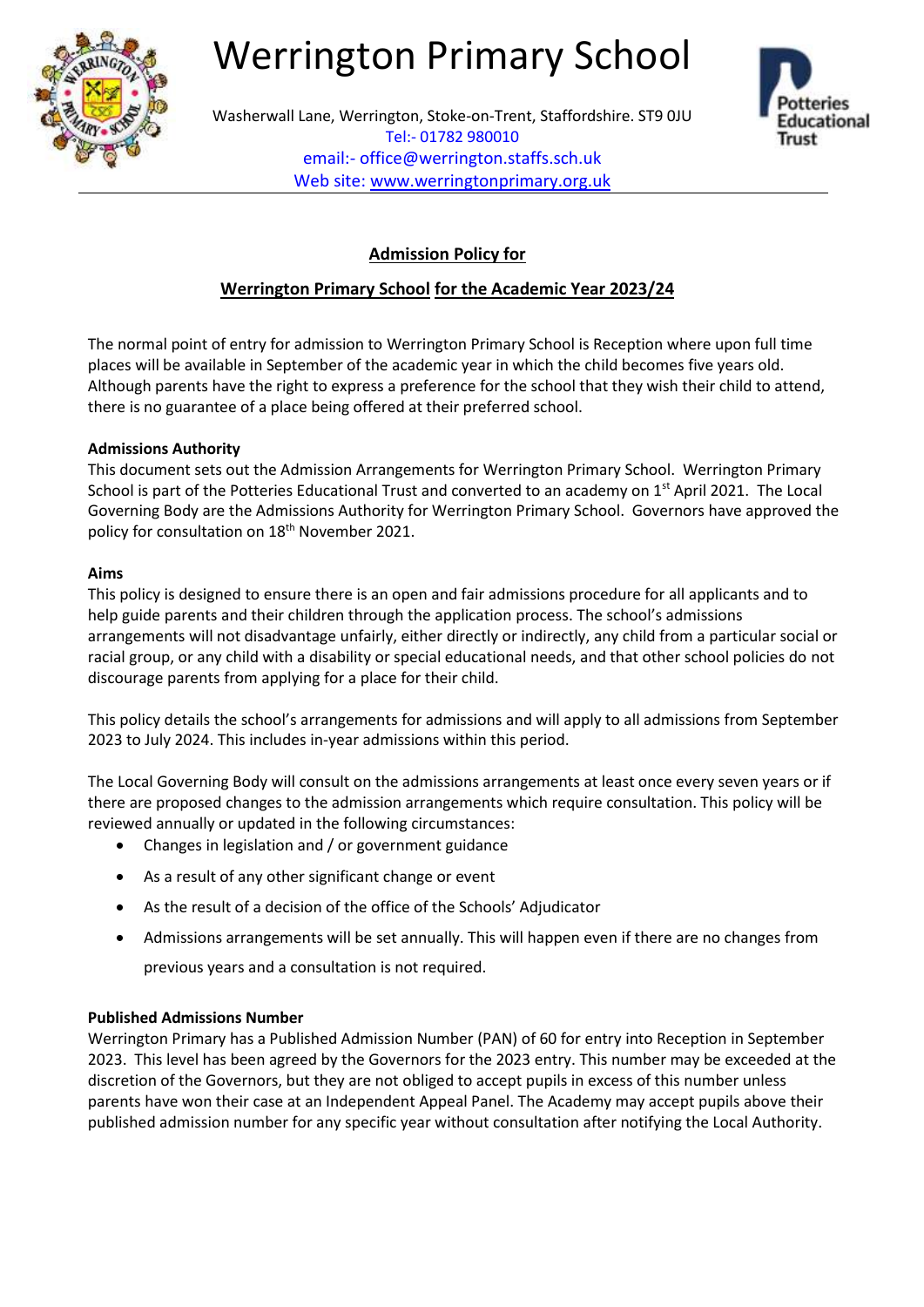## **How to apply for Reception place for September 2023**

The allocation of places at Werrington Primary School will be co-ordinated by Staffordshire County Council. To apply for a place you will do so via your home local authority (ie Where you and your child resides) and all submissions must be sent directly to them by formal deadline of  $15<sup>th</sup>$  January 2023.

#### **Co-ordinated scheme 2023-24**

Please refer to www.staffordshire.gov.uk for information regarding co-ordinated admissions to primary schools 2023-2024

Advice on the procedures including appeals should be taken from the Staffordshire Local Authority website www.staffordshire.gov.uk. The Local Authority website states that parents have the right to express a preference for the school that they wish their child to attend however there is no guarantee of a place being offered at their preferred school.

It is Werrington Primary School's policy to try and meet parents' wishes where possible, however in some cases there may be more applications for Werrington Primary School than there are places available.

#### **Oversubscription Criteria**

In accordance with legislation, after applicants with an Education, Health and Care (EHC) plan\* which names the academy have been admitted, priority for any remaining places will be given to those children who meet the oversubscription criteria set out in the priority order below. If there is oversubscription within a criterion and all children within that criterion cannot be admitted within the PAN of 60, places will be allocated in accordance with the remaining criteria. For example, if all children within criterion 4 cannot be accommodated, children within this criterion will be prioritised in accordance with criterion 5 () and 6 ().

1. Children in care and children who ceased to be in care because they were adopted (or became subject to a child arrangement order or special guardianship order) ) including those children who appear (to the admission authority) to have been in state care outside of England and ceased to be in state care as a result of being adopted

2. Children living within Werrington Primary School's catchment area\*\*\*

3. Children who have an elder sibling in attendance Werrington Primary School and who will still be attending the school at the proposed admission date\*\*\*\*

4. Children who attend Werrington Primary School Governor-run Nursery and who are in receipt of Early Years Pupil Premium

5. Children of staff at the preferred school where the member of staff has been:

- employed for two or more years at the time of application or
- recruited to fill a vacancy for which there is a demonstrable skill shortage

6. Other children arranged in order of priority according to how near their home addresses are to the main gate of the school, determined by a straight-line measurement as calculated by the local authority's geographical information system. \*\*\*\*\*

If we cannot distinguish between applicants using the criteria listed, such as in the case of children who live in the same block of flats, then the child or children who will be offered the available spaces will be randomly selected. This process will be independently verified.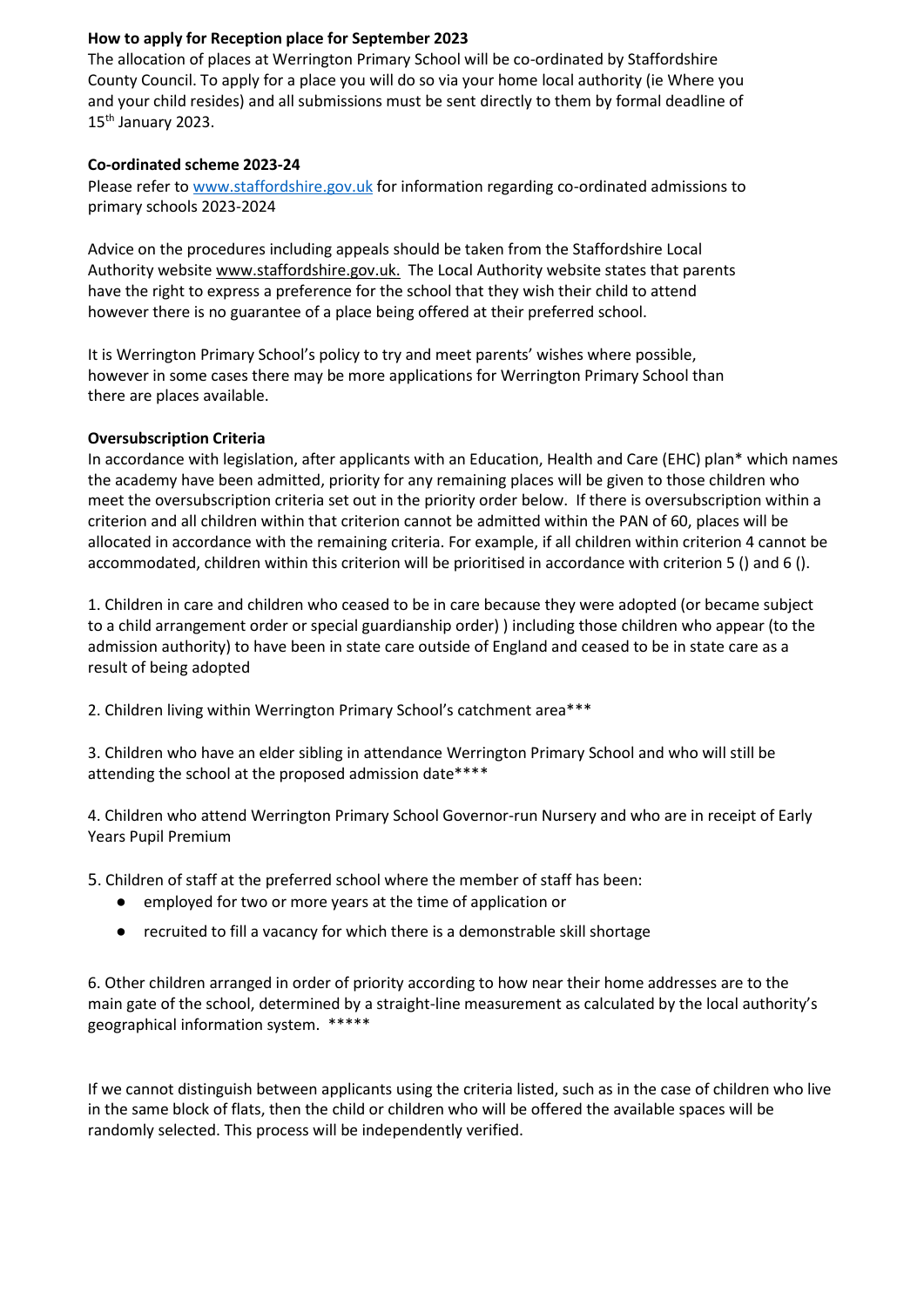Notes

\* *An Education, Health and Care Plan is a plan made by the local authority under Section 37 of the Children and Families Act 2014 specifying the special education, health and social care provision required for that child. In accordance with legislation, children who have an education, health and care plan (EHCP) that names Werrington Primary School as being the most appropriate to meet the child's needs must be admitted to that school. This will reduce the number of places available to other applicants.*

*\*\* Children in care means children who are looked after by a local authority in accordance with section 22 (1) of the Children Act 1989 and who is (a) in care of a local authority, or (b) being provided with accommodation by a Local Authority in the exercise of their social services functions (see definition in Section 22 (1) of the Children Act 1989) at the time of making an application to a school. This includes children who were adopted under the Adoption Act 1976 (see section 12 adoption orders) and children who were adopted under Adoption and Children Act 2002 (see section 46 adoption orders).*

*Child arrangements orders are defined in s.8 of the Children Act 1989, as amended by s.12 of the Children and Families Act 2014. Child arrangements orders replace residence orders and any residence order in force prior to 22 April 2014 is deemed to be a child arrangements order.*

*Section 14A of the Children Act 1989 defines a special guardianship order as an order appointing one or more individuals to be a child's special guardian (or special guardians).*

*\*\*\* Copies of the school catchment area are available to download from the from the Local Authority: [https://www.staffordshire.gov.uk/Education/Admissions-primary/Catchment](https://www.staffordshire.gov.uk/Education/Admissions-primary/Catchment-areas.aspx)[areas.aspx](https://www.staffordshire.gov.uk/Education/Admissions-primary/Catchment-areas.aspx)*

*\*\*\*\*(For admission purposes, a sibling is a child who lives at the same address and either: have one or both natural parents in common; are related by a parent's marriage; are adopted or fostered by a common parent or are unrelated children who live at the same address, whose parents live as partners.)* 

*\*\*\*\*\* On behalf of the academy, the local authority uses a geographical information system (GIS) to calculate home to school distances in miles. The measurement is calculated using Ordnance Survey (OS) data from an applicant's home address to the main front gate of the school. The coordinates of an applicant's home address are determined and provided by the Local Land and Property Gazetteer (LLPG) and OS address point data.*

# **General Notes**

It is the applicant's responsibility to provide any supportive information required for the application to be assessed against the published admissions criteria, the governors will not seek to obtain this information on behalf of the applicant.

The home address is usually considered to be the child's, along with their parent's main and genuine principal place of residence at the time of the allocation of places, i.e. where they are normally and regularly living. If a child is resident with friends or relatives (for reasons other than legal guardianship), the friends or relatives' address will not be considered for allocation.

Where parents have shared responsibility for a child, and the child lives with both parents for part of the school week, parents will be required to provide documentary evidence to support the address they wish to be considered for application purposes.

If a place is offered on the basis of an address that is subsequently found to be different from a child's normal and permanent home address, then that place is likely to be withdrawn.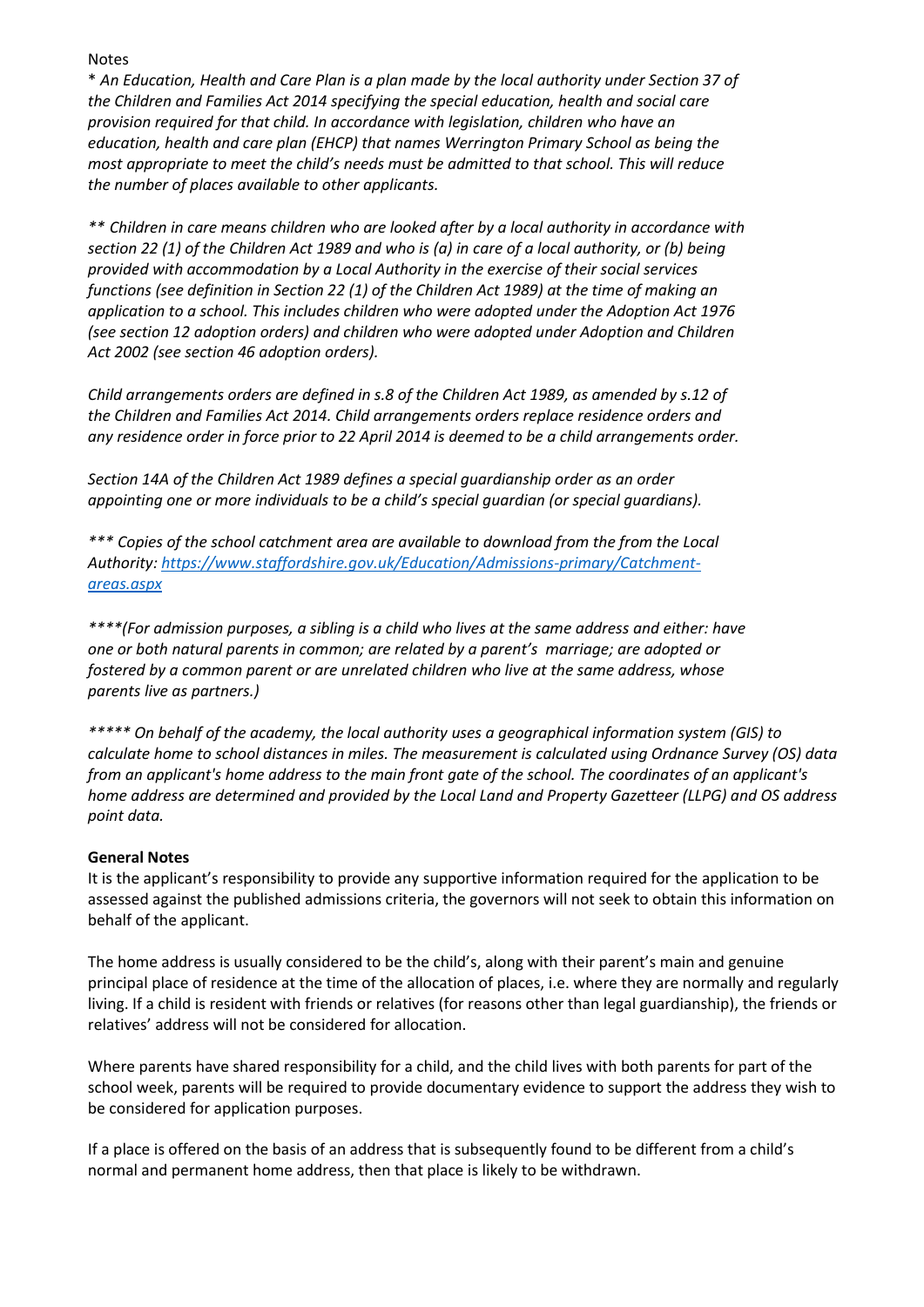It is expected that parents will agree on school places before an application is made, and it may be necessary to request evidence from you to confirm that this is the case. The governing body is not in a position to intervene in disputes between parents over school applications and will request that these are resolved privately.

### **Waiting lists for Normal Point of Entry**

If your child has not been offered a place, your child's name will be automatically kept on the waiting list by the Local Authority and then transferred to Werrington Primary School by 31 December of the year of admission. Waiting lists will be kept for the duration of the time at Werrington Primary School for each cohort. If places become available they will be offered according to the child at the top of the waiting list. The waiting list is held in accordance with the published oversubscription criteria and a child's position on a waiting list is not fixed and is subject to change during the year I.e. they can go up or down the list since each added child will require the list to ranked again in line with the oversubscription criteria. Inclusion on a school's waiting list does not mean that a place will eventually become available at the preferred school.

Children who are subject of a direction by a local authority to admit or who are allocated to a school in accordance with the fair access protocol will take precedence over those on the waiting list.

### **Late applications**

Preferences received after the closing date will be considered alongside those applicants who applied on time wherever possible. Where it is not practical because places have already been allocated, or are shortly to be allocated, then late preferences will be considered only after those that were made before this point. A late application does not affect the right of appeal or the right to be placed on a school's waiting list.

### **Appeal Process**

You have the right of appeal under the School Standards & Framework Act 1998 against the refusal of a place at any of the schools for which you have applied. If you wish to appeal, you must contact the school to obtain the procedure and the date by which an appeal must be received by them. The appeal will be conducted by an independent appeal panel.

The arrangements for appeals will comply with the School Admission Appeals Code published by the Department for Education as it applies to Academy schools. The determination of the appeal panel is binding on all parties.

#### **Fair Access Protocol**

The school complies with Staffordshire County Council's Fair Access Protocol to allocate places to vulnerable and other children in accordance with the School Admissions Code 2014. Admitting pupils under the protocol may require the school to admit above the planned admission number for the relevant year group. Students included in the Fair Access Protocol will take precedence over those held on the waiting list.

#### **Repeat applications**

Parents do not have the right to a second appeal for the same academic year unless, in exceptional circumstances, the academy has accepted a second application from the appellant because of a significant and material change in the circumstances of the parent, child or school but still refused admission.

#### **Deferred entry to reception class**

Parents may request that their child be admitted to reception class on a part-time basis, or that their child be admitted later in the same academic year until the child reaches compulsory school age (i.e. beginning of the term after the child's fifth birthday). The effect is that the place will be held for the child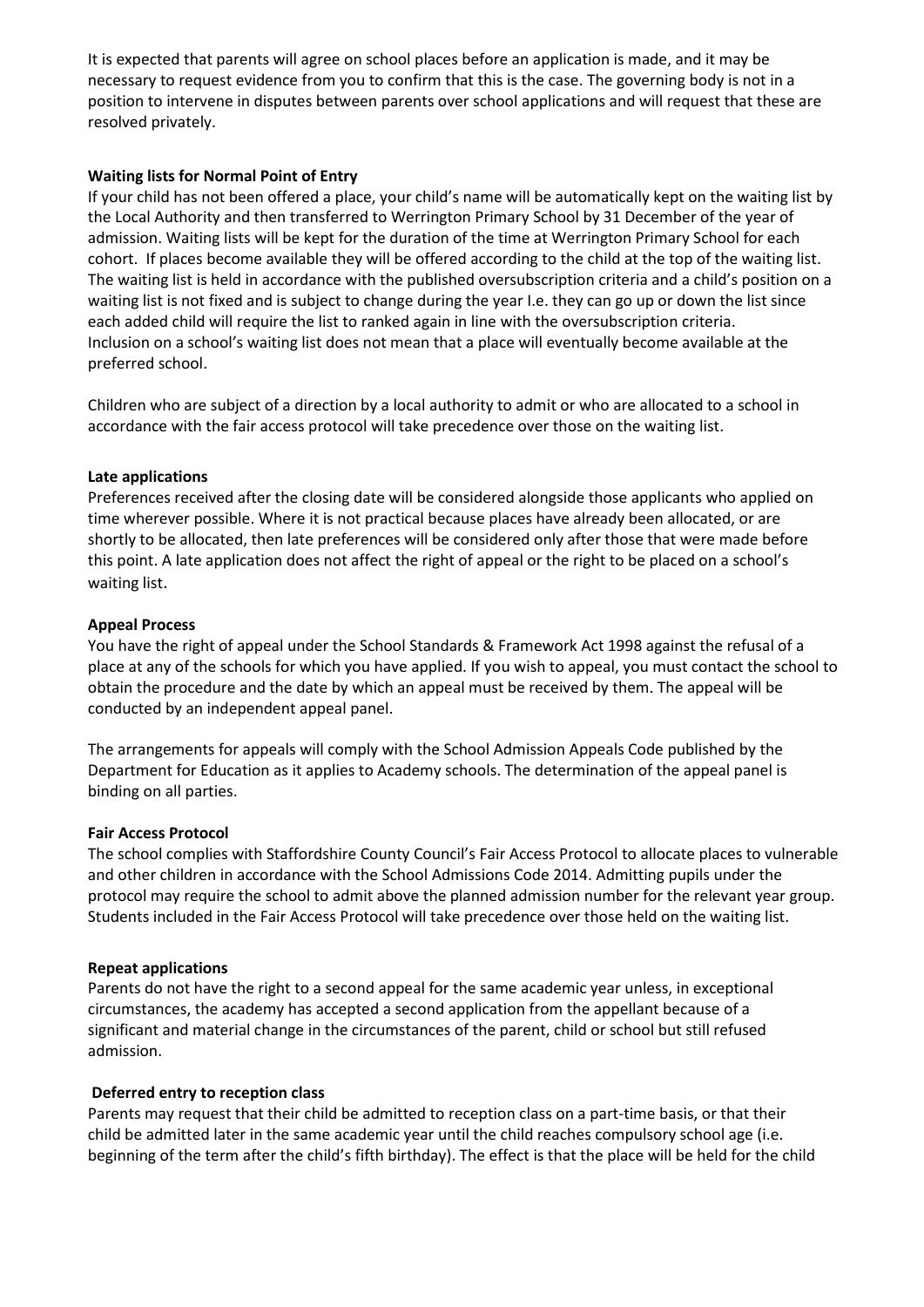in reception and is not available to be offered to any other child within the same academic year in which it has been offered.

Before deciding whether to defer their child's entry to school, parents should visit Werrington Primary to clarify how we cater for the youngest children in reception and how the needs of these children are met as they move up through the school.

## **Admission Outside of the Normal Age Group**

Parents may seek to apply for their child's admission to school outside of their normal age group, for example if the child is exceptionally gifted and talented or has experienced problems such as ill health. In addition, the parents of summer born children may choose not to send their child to school until the September following their fifth birthday and may request that they are admitted outside of their normal age group to reception rather than Year 1.

These parents will need to make an application alongside children applying at the normal age which should explain why it is in the child's best interest to be admitted outside of their normal age which may include information such as professional evidence as to why this is the case and why an exception should be made in the case of the child. A decision as to whether this is an appropriate course of action will be made by the admitting authority who will take into account the circumstances of the case and views of the headteacher. Parents do not have the right to insist that their child is admitted to a particular year group.

#### **In-Year Admissions Arrangements**

Parents or carers seeking to be admitted to Werrington Primary School may make an application directly to Werrington Primary using the appropriate application form. This application will be processed in line and you will receive a response within 15 school days in line with the School Admissions Code.

Parents and carers need to be aware that in the case of transfers between local schools, **any date set for joining the new school may be after the next term or half term holiday** and those parents/carers are responsible for ensuring that their child continues to receive appropriate education in the interim.

Parents moving to the area, or those who wish to move their child to the school, should contact the school directly and email us your proof of address:

- We need 2 documents showing your current address. At least one of them needs to be a council tax bill, utility bill, solicitor's letter upon completion (exchange of contracts not accepted) or a signed tenancy agreement.
- If you're moving, we also need proof of your new address. This should be either a tenancy agreement showing the start date of the tenancy or a solicitor's letter confirming the completion date.

We won't use the new address until we have proof that the child is living there permanently. If you're moving to a rented property, send us evidence that you've sold or are in the process of selling your current property, or that your current lease agreement has ended.

# **Principles underpinning this policy**

This policy may be amended in writing at any time by agreement between the Secretary of State and Werrington Primary School.

The Academy will act in accordance with, and will ensure that the Independent Appeal Panel is trained to act in accordance with, all relevant provisions of the School Admissions Code and the School Admission Appeals Code published by the Department Education ("the Codes") as they apply at any given time to maintained schools and with equalities law and the law on admissions as they apply to maintained schools.